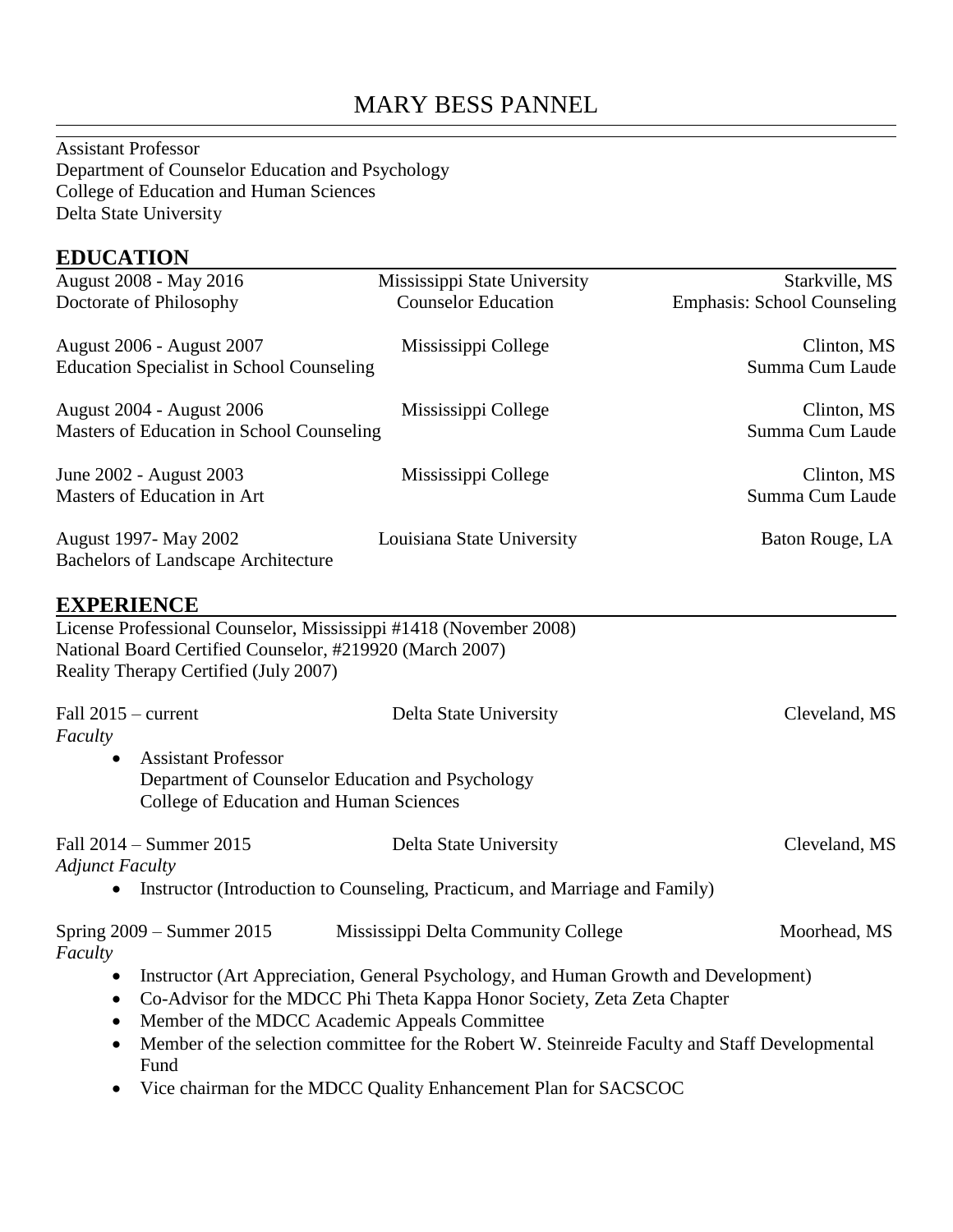## Fall 2007 – Summer 2011

*Counselor/Academic Advisor/Recruiter*

- Provided academic advising, as well as recruited prospective students
- Past member of the MDCC Faculty/Staff Disciplinary Hearing Committee
- Past member of the MDCC Institutional Planning Committee

| Summer 2008<br>Graduate Assistant/Teacher Assistant                                 | Mississippi State University                                                                                                                                             | Starkville, MS |  |  |
|-------------------------------------------------------------------------------------|--------------------------------------------------------------------------------------------------------------------------------------------------------------------------|----------------|--|--|
| $\bullet$<br>$\bullet$                                                              | Facilitating graduate students on the techniques and skills of group counseling<br>Assisting professor with organization of MSU leadership and service-learning projects |                |  |  |
| Fall 2004 – Summer 2007<br><b>School Counselor</b>                                  | <b>Manchester Academy</b>                                                                                                                                                | Yazoo City, MS |  |  |
| in reference to academic, career and personal endeavors                             | Assisted students, parents, faculty, and community members in providing guidance and counseling                                                                          |                |  |  |
| Fall 2003 – Spring 2004<br><b>Art Instructor</b>                                    | <b>Manchester Academy</b>                                                                                                                                                | Yazoo City, MS |  |  |
| dimension, based on grade level<br>Organized in-school art competition<br>$\bullet$ | Instructed elementary students on a variety of art activities, in two dimension and in three                                                                             |                |  |  |
| Spring 2003                                                                         | Mississippi College                                                                                                                                                      | Clinton, MS    |  |  |
| Graduate Assistant/Instructor                                                       | Instructed students on the fundamentals and principles of AutoCAD LT and AutoCAD 2002                                                                                    |                |  |  |
| <b>MEMBERSHIP</b>                                                                   |                                                                                                                                                                          |                |  |  |
| American Counseling Association - Member ID: 6301254                                |                                                                                                                                                                          |                |  |  |
| -member since 2011<br>Association for Counselor Educators and Supervisors           |                                                                                                                                                                          |                |  |  |
| Southern Association for Counselor Educators and Supervisors                        |                                                                                                                                                                          |                |  |  |
| -Member ID: 43743373                                                                |                                                                                                                                                                          |                |  |  |
| Association or Creativity in Counseling                                             |                                                                                                                                                                          |                |  |  |
| American School Counseling Association – Member ID: 70612<br>-member since 2005     |                                                                                                                                                                          |                |  |  |
| Chi Sigma Iota International Honor Society                                          |                                                                                                                                                                          |                |  |  |
| -member since 2016                                                                  |                                                                                                                                                                          |                |  |  |
| Mississippi Counseling Association<br>-member since 2005                            |                                                                                                                                                                          |                |  |  |
| Delta Region                                                                        | Mississippi Association of Counselor Educators and Supervisors                                                                                                           |                |  |  |
|                                                                                     |                                                                                                                                                                          |                |  |  |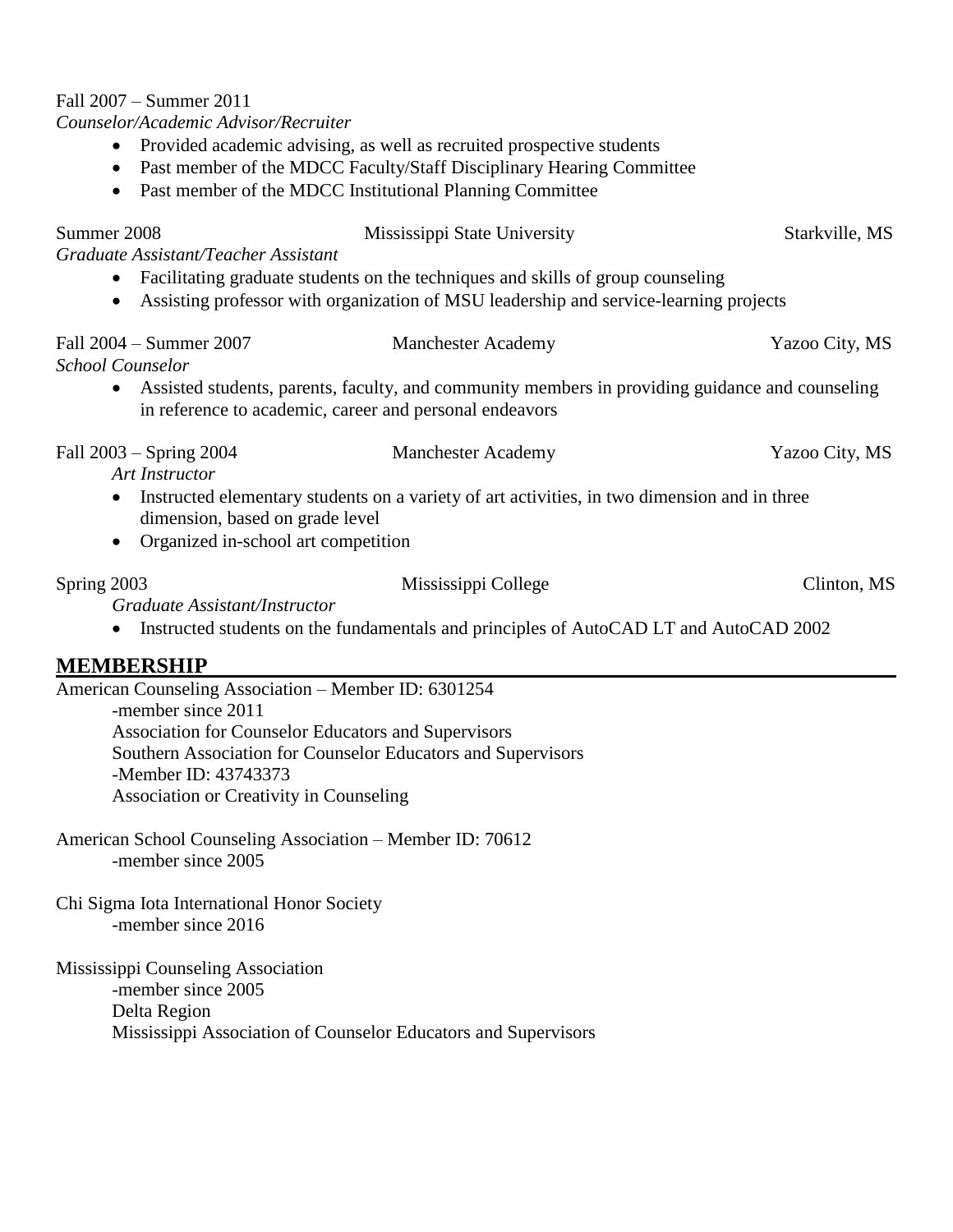## **SCHOLARSHIP**

#### **PUBLICATIONS**

- Morgan, V., & **Pannel, M.** (2021). *Academic advising and the first-generation community college student: An ex post facto study.* [Manuscript submitted for publication]. Counselor Education and Psychology Department, Delta State University.
- Myrolie, R., **Pannel, M.,** Whitaker, R., Harris, C., & Marsh, A. (2021). *Promoting nutrition and wellness in schools* [Manuscript in preparation]. Counseling Department, Lamar University.
- **Pannel, M.**, & Lewis, C. (2021). *Impact of academic course load on adolescent self-esteem* [Manuscript submitted for publication]. Counselor Education and Psychology Department, Delta State University.
- Riddle, A., & **Pannel, M.** (2021). *Exploring job satisfaction among Mississippi school counselors* [Manuscript submitted for publication]. Counselor Education and Psychology Department, Delta State University.
- **Pannel, M.** (2016). *An exploration and comparison of internalized behaviors and peer relationships in dualenrolled and non-dual-enrolled students* (Publication No. 10100315) [Doctoral dissertation, Mississippi State University]. ProQuest Dissertations and Theses Global.

#### **STUDENT RESEARCH COLLABORATION**

- **Pannel, M.,** & CED 619 School Counseling internship students. (2020, November). *There's an app for that! Apps in counseling* [Workshop]. Mississippi Counseling Association Delta Region Workshop, Cleveland, MS.
- **Pannel, M.,** & CED 619 School Counseling internship students. (2019, April). *Gen Z: Can you hear me now? Flash talks from the professional school counselor's perspective* [Conference session]. Annual F.E. Woodall Conference for the Helping Professions, Cleveland, MS.
- McIntyre, T., & **Pannel, M.** (2019, April). *Implementing a SMART goal to get smarter results: The impact of school counselors* [Poster presentation]. DSU Academic Research Showcase, Cleveland, MS. FIRST PLACE (within the graduate division for overall presentation of research)
- McIntyre, T., & **Pannel, M.** (2019, March). *Promoting the impact of school counselors: Education & community…channeling the winner within* [Poster presentation]. 2019 Winning the Race Conference, Cleveland, MS. SECOND PLACE tie
- **Pannel, M.,** & CED 619 School Counseling internship students. (2018, April). *Life skills, career, and college readiness: Exposure through a developmental lens* [Conference session]. Annual F.E. Woodall Conference for the Helping Professions, Cleveland, MS.
- Slay, J., & **Pannel, M.** (2017, February). *Promoting the impact of school counselors: Using SMART goals to improve ACT scores* [Poster presentation]. DSU Academic Research Showcase, Cleveland, MS. SECOND PLACE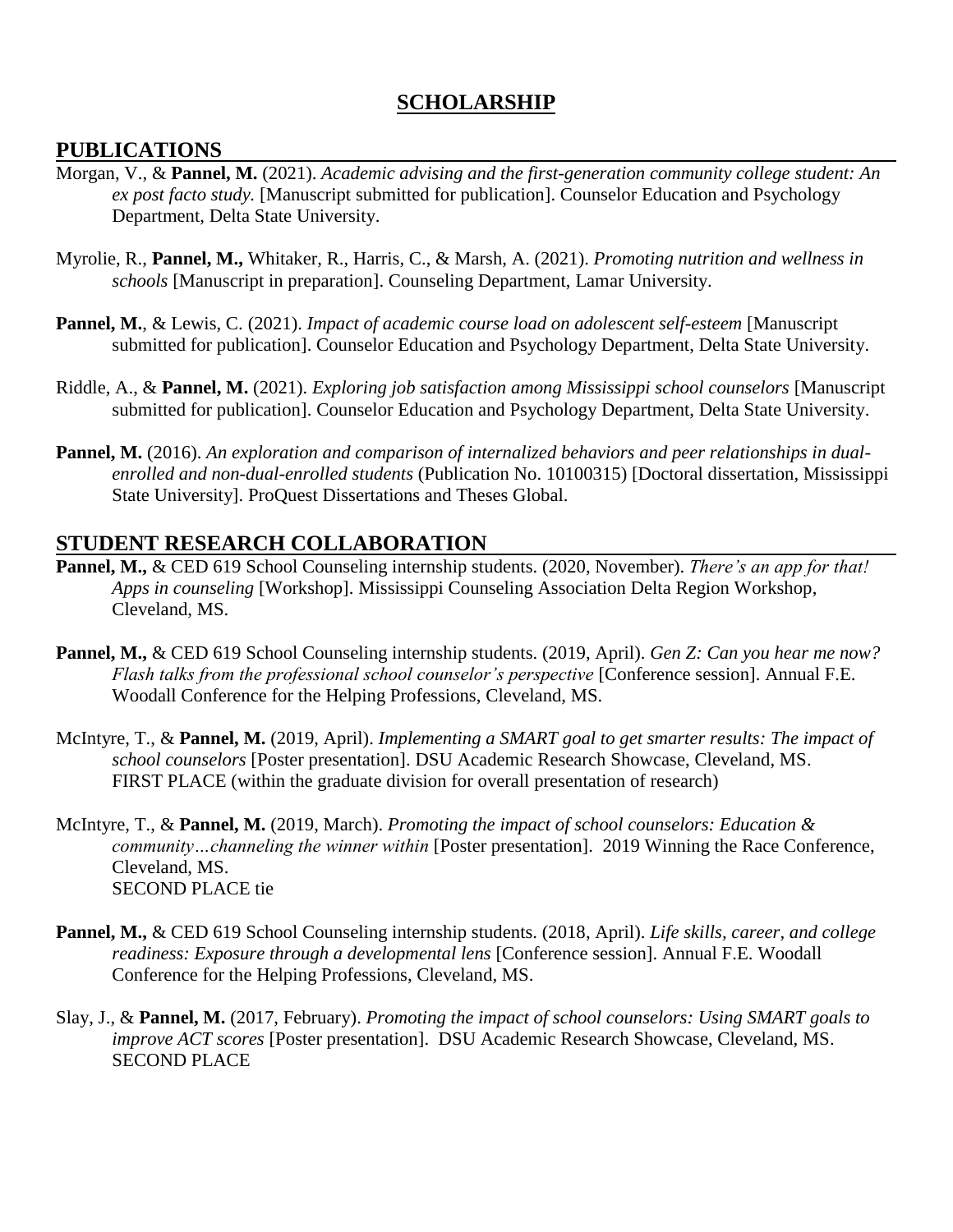- Slay, J., Thomas, R., & **Pannel, M.** (2017, November). *Promoting the impact of school counselors through the implementation of successful SMART goals* [Conference session]. Mississippi Counseling Association annual conference, Tupelo, MS.
- **Pannel, M.,** & CED 619 School Counseling internship students. (2017, April). *Creative strategies in collaboration for student success* [Conference session]. Annual F.E. Woodall Conference for the Helping Professions, Cleveland, MS.
- Medders, S., & **Pannel, M.** (2016, February). *Promoting the impact of school counselors* [Poster presentation]. DSU Academic Research Showcase, Cleveland, MS. FIRST PLACE
- **Pannel, M.,** & CED 619 School Counseling internship students. (2016, April). *Homelessness – Identifying and helping lost students* [Conference session]. Annual F.E. Woodall Conference for the Helping Professions, Cleveland, MS.

#### **GRANTS**

Delta Sigma Upsilon Chapter. (2020). CSI Chapter Development Grant. Chi Sigma Iota International Honor Society.

2018 Association of Creativity in Counseling Professional Grant

Myrolie, R., **Pannel, M.,** Harris, C., & Marsh, A. (2018). *Collaboration between school counselors and school personnel in understanding the impact of health and wellness for student academic achievement.* Association for Creativity in Counseling National Conference, Clearwater, FL.

#### **FEATURED WITHIN PUBLICATIONS**

MCA Compass. 2020. Be a Light

MCA Delta Region. 2020.

MCA Compass. 2019. Superheroes

#### **PUBLICATION REVIEW**

Delta Journal of Education Editorial Board member (Spring 2018) – article review, Spring 2018 – article review, Fall 2017

Groves, R. (2017). The beginner's guide to effective school counseling programs [Review of the textbook]. Cognella, Inc.

Consultant for Cengage Learning regarding course textbooks and materials (2016).

#### **INVITED SPEAKING ENGAGEMENTS**

**Pannel, M.** (2020, October). *Teaching during a pandemic: Stressors and how to cope.* Professional Development Teacher Workshop. Indianola Academy, Indianola, MS.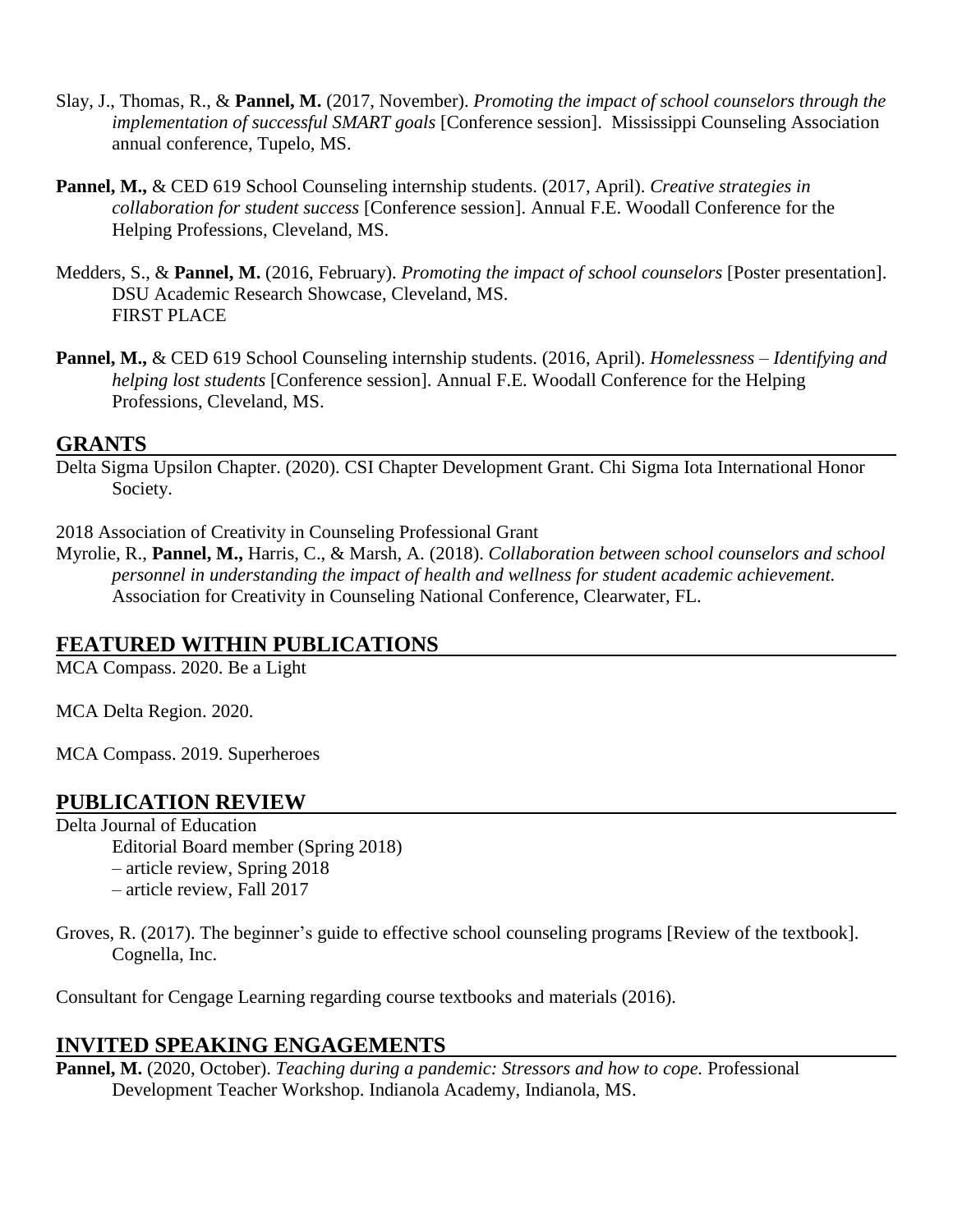- **Pannel, M.** (2020, September). *Ethics and professional issues in school counseling.* Ethics and Professional Issues Course (J. Goldman), Counselor Education and Psychology Department. Delta State University, Cleveland, MS.
- **Pannel, M.** (2020, February). *Advocacy: Giving voice to mental illness.* Mississippi Delta Community College Counselors' Retreat. Greenville, MS.
- **Pannel, M.** (2020, February). *Ethics and professional issues in school counseling.* Ethics and Professional Issues Course (J. Goldman), Counselor Education and Psychology Department. Delta State University, Cleveland, MS.
- Myrolie, R., **Pannel, M.,** Harris, C., & Marsh, A. (2019, May). *Making a connection – Pilot study of the nutrition-mental health connection.* Mississippi Public Broadcasting, Jackson, MS.
- **Pannel, M.** (2018, April). *What's your passion?* Psychology Club, Counselor Education and Psychology Department. Delta State University, Cleveland, MS.
- **Pannel, M.** (2018, March). *All is love, even math.* Professional Development Teacher Workshop. Indianola Academy, Indianola, MS.
- **Pannel, M.** (2017, February). *From the perspective of school counseling: Promoting wellness in schools.*  Cultural Exchanges Workshop with Delta State University. Xavier University, New Orleans, LA.
- **Pannel, M.** (2017, February). *Working with rural clients in the Mississippi delta.* Interview with Delta State University faculty and staff – Podcast. Xavier University, New Orleans, LA.
- **Pannel, M.** (2016, April). *School counseling overview.* Presentation to Full-Time Educational Leadership Cohort of the DSU Department of Teacher Education, Leadership and Research, Dr. Jill Cabrera, Associate Professor, Cleveland, MS.

#### **CONFERENCE PRESENTATIONS**

- Vincent, C. & **Pannel, M.** (2020, September). *Creative virtual pedagogy and supervision.* [Conference session]. Association for Creativity in Counseling National Virtual Conference.
- Myrolie, R., **Pannel, M.,** Marsh, A., & Harris, C. (2020, September). *The nutrition and mental health connection: A pilot study.* [Conference session]. Association for Creativity in Counseling National Virtual Conference.
- **Pannel, M.** (2019, November). *Logistics of maintaining professional and personal balance* [Conference session]. Delta Psychology Educators Conference, Cleveland, MS.
- Hendrix, T., **& Pannel, M.** (2019, November). *Being resourceful counselors through effective collaboration* [Conference session]. Mississippi Counseling Association annual conference, Biloxi, MS.
- Vincent, C., Ervin, L., **& Pannel, M.** (2019, November). *Applying the SCAMPER Model to wellness in counseling* [Conference session]. Mississippi Counseling Association annual conference, Biloxi, MS.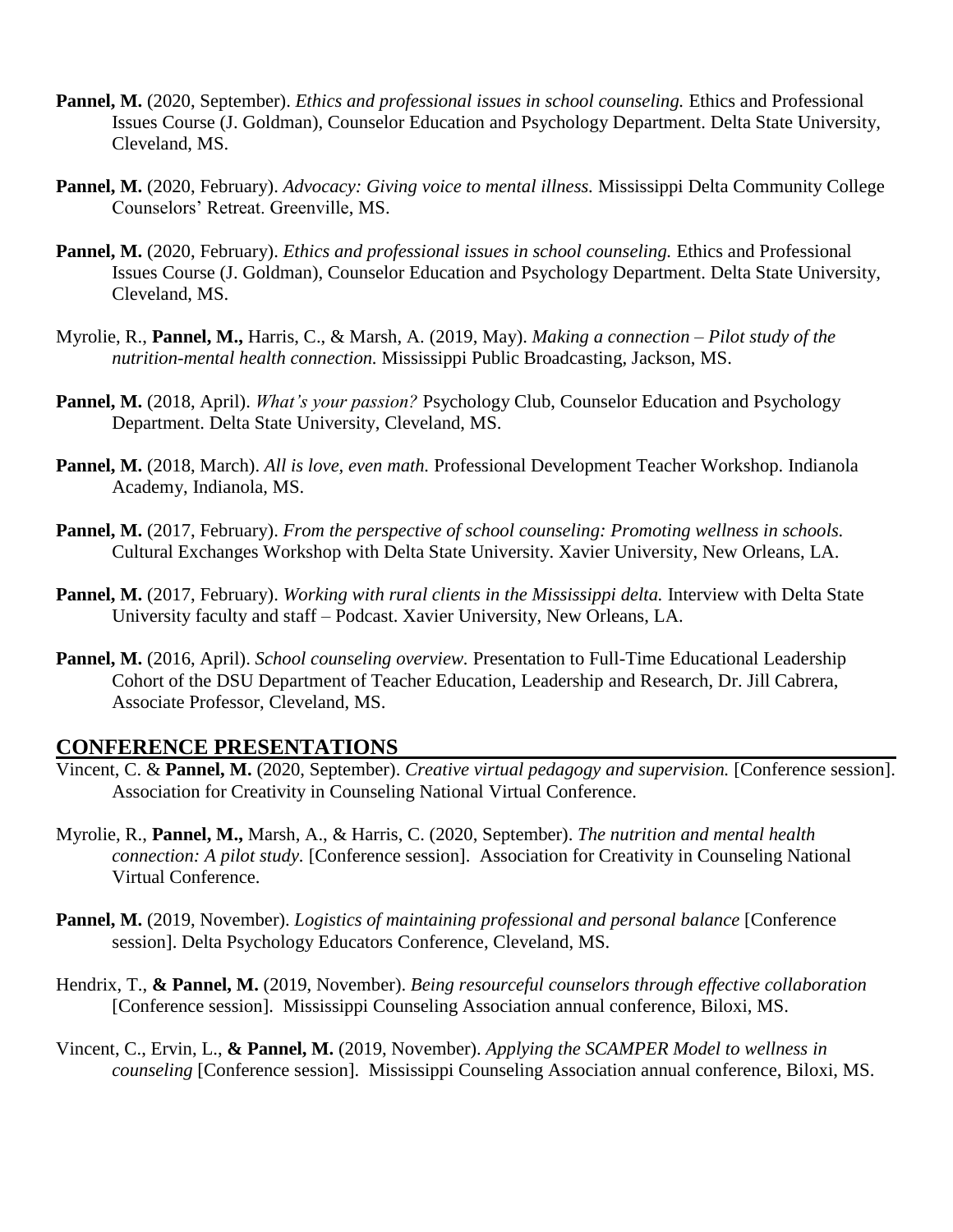- Myrolie, R., **Pannel, M.,** Harris, C., Marsh, A., & Burns, K. (2019, April). *Making a connection – Pilot study of the nutrition-mental health connection* [Conference session]. Annual F. E. Woodall Conference for the Helping Professions, Cleveland, MS.
- **Pannel, M.** (2019, March). *Making the connection of nutrition, mental health, and academic success* [Conference session]. Winning the Race Conference-Faculty Forum, Cleveland, MS.
- **Pannel, M.** (2018, November). *Creative strategies for advocating and marketing data-driven school counseling practices* [Conference session]. Mississippi Counseling Association annual conference, Biloxi, MS.
- Myrolie, R., Marsh, A., & **Pannel, M.** (2018, September). *Understanding and advocating for the connection between mental health and nutrition* [Conference session]. Association for Creativity in Counseling National Conference, Clearwater, FL.
- **Pannel, M.,** Myrolie, R., & Marsh, A. (2018, September). *Collaboration between school counselors and school personnel in understanding the impact of health and wellness for student academic achievement* [Conference session]. Association for Creativity in Counseling National Conference, Clearwater, FL.
- Whitaker, R., Cory, J., **Pannel, M.,** & Proctor, J. (2018, April). *Building allies and understanding: TGNC competencies and alliances in K-12 settings* [Conference session]. Annual F. E. Woodall Conference for the Helping Professions, Cleveland, MS.
- Myrolie, R., **Pannel, M.,** & Whitaker, R. (2018, April). *Professional school personnel's understanding of school nutrition and the connection with social and emotional wellness of their K-12 environment* [Conference session]. Annual F. E. Woodall Conference for the Helping Professions, Cleveland, MS.
- Myrolie, R., Whitaker, R., & **Pannel, M.** (2017, September). *Professional school counselors' understanding of school nutrition and the connection with social and emotional wellness of their K-12 environment* [Conference session]. Association for Assessment and Research in Counseling National Conference, Phoenix, AZ.
- **Pannel, M.,** Mylroie, R., & Whitaker, R. (2017, September). *Promoting the impact of school counselors through the implementation of successful SMART goals* [Conference session]. Association for Assessment and Research in Counseling National Conference, Phoenix, AZ.
- Walker, C., & **Pannel, M.** (2017, April). *Mississippi counselor appraisal rubric (M-CAR): Current and future trends* [Conference session]. Annual F. E. Woodall Conference for the Helping Professions, Cleveland, MS.
- Vincent, C., & **Pannel, M.** (2017, April). *Leadership in counseling – Delta area region* [Conference session]. Annual F. E. Woodall Conference for the Helping Professions, Cleveland, MS.
- **Pannel, M.** (2016, November). *Emerging leaders Information I wish I had known as a new counselor* [Conference session]. Mississippi Counseling Association Annual Conference, Biloxi, MS.
- **Pannel, M.** (2016, November). *Mississippi school counselor educator collaborative* [Conference session]. Mississippi Counseling Association Annual Conference, Biloxi, MS.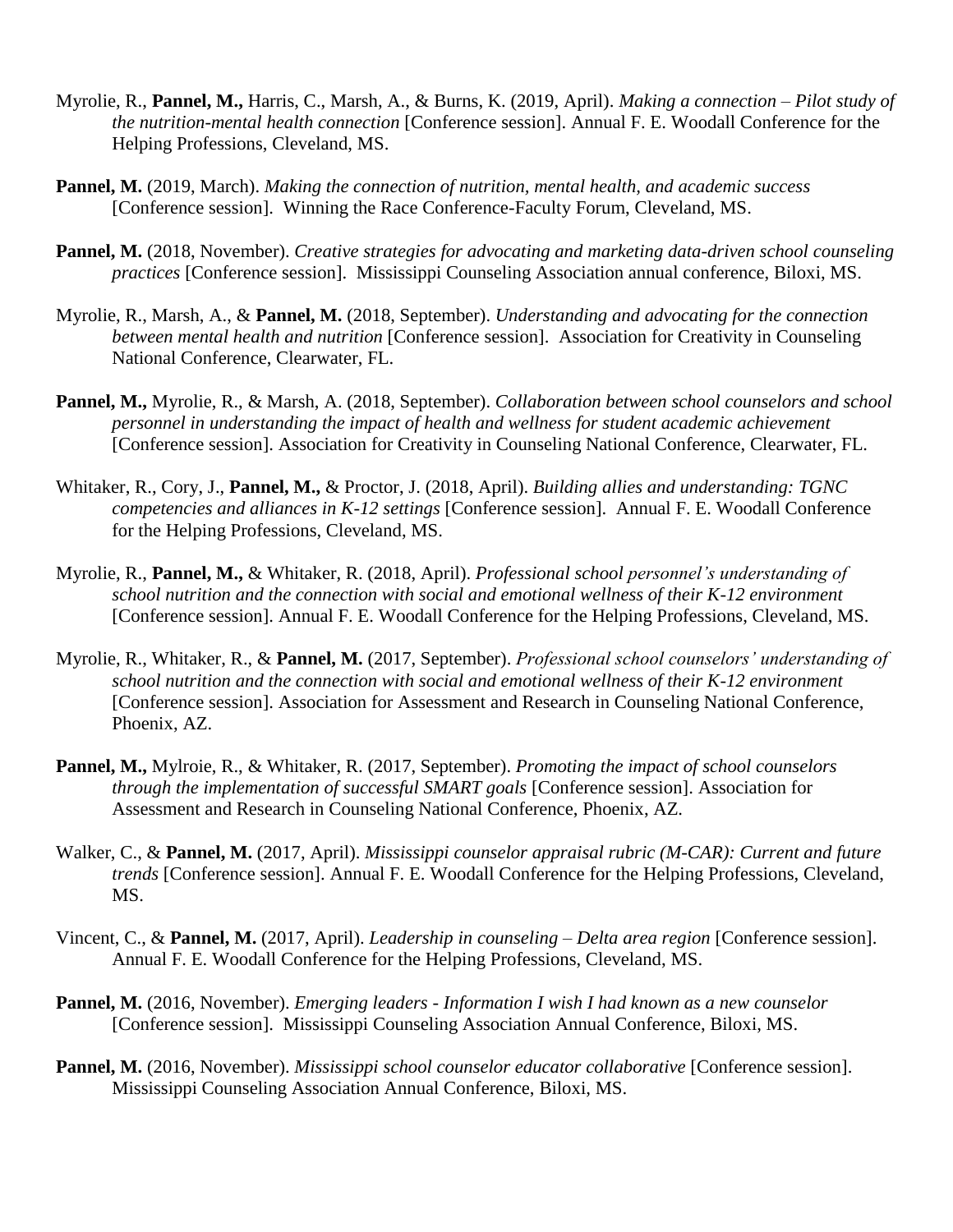- **Pannel, M.** (2016, October). *Promoting wellness in schools. Current issues in counseling workshop* [Workshop presentation]. Delta State University, Cleveland, MS.
- **Pannel, M.,** Whitaker, R., & Myrolie, R. (2016, September). *Assessing low self-esteem among high achieving students* [Conference session]. Association for Assessment and Research in Counseling National Conference, Fort Lauderdale, FL.
- Whitaker, R., Myrolie, R., & **Pannel, M.** (2016, September). *Creative assessment in professional school counseling: Creative ways to collect data in clinical settings* [Conference session]. Association for Assessment and Research in Counseling National Conference, Fort Lauderdale, FL.
- Myrolie, R., Whitaker, R., & **Pannel, M.** (2016, September). *Understanding the impact of childhood obesity and the school counselor's role: A research-based perspective* [Conference session]. Association for Assessment and Research in Counseling National Conference, Fort Lauderdale, FL.
- **Pannel, M.** (2011, March). *Reducing test anxiety: Assisting students in discovering creative, therapeutic techniques in lowering test-related anxiety* [Conference session]. American Counseling Association 2011 Conference & Exposition, New Orleans, LA.
- **Pannel, M.** (2007, March). *Choice Theory + Learning = Fun?* [Conference session]. William Glasser Institute 2007 Certification Week, Seattle, WA.

# **SERVICE TO THE UNIVERSITY**

#### **UNIVERSITY DISSERTATION COMMITTEE CHAIR**

Chandrea Shameka Walker (current student)

# **UNIVERSITY DISSERTATION COMMITTEE READER**

Annette Riddle (Graduated Fall 2019)

Chastity Magyar (Graduated Fall 2018)

#### **CHI SIGMA IOTA HONOR SOCIETY**

Chi Sigma Iota Chapter Faculty Advisor for the Delta Sigma Upsilon chapter (2016 to present)

- Assisted with organization of community outreach project "Veteran's Appreciation" (2020, November)
- Assisted with organization of community outreach project "Face Masks" Sunflower Landing (2020, October)
- Assisted with organization of community outreach project "Suicide Awareness Month" DSU Counseling Center (2020, October)
- Assisted with organization of fundraising during 2017, 2018, 2019 Woodall Conferences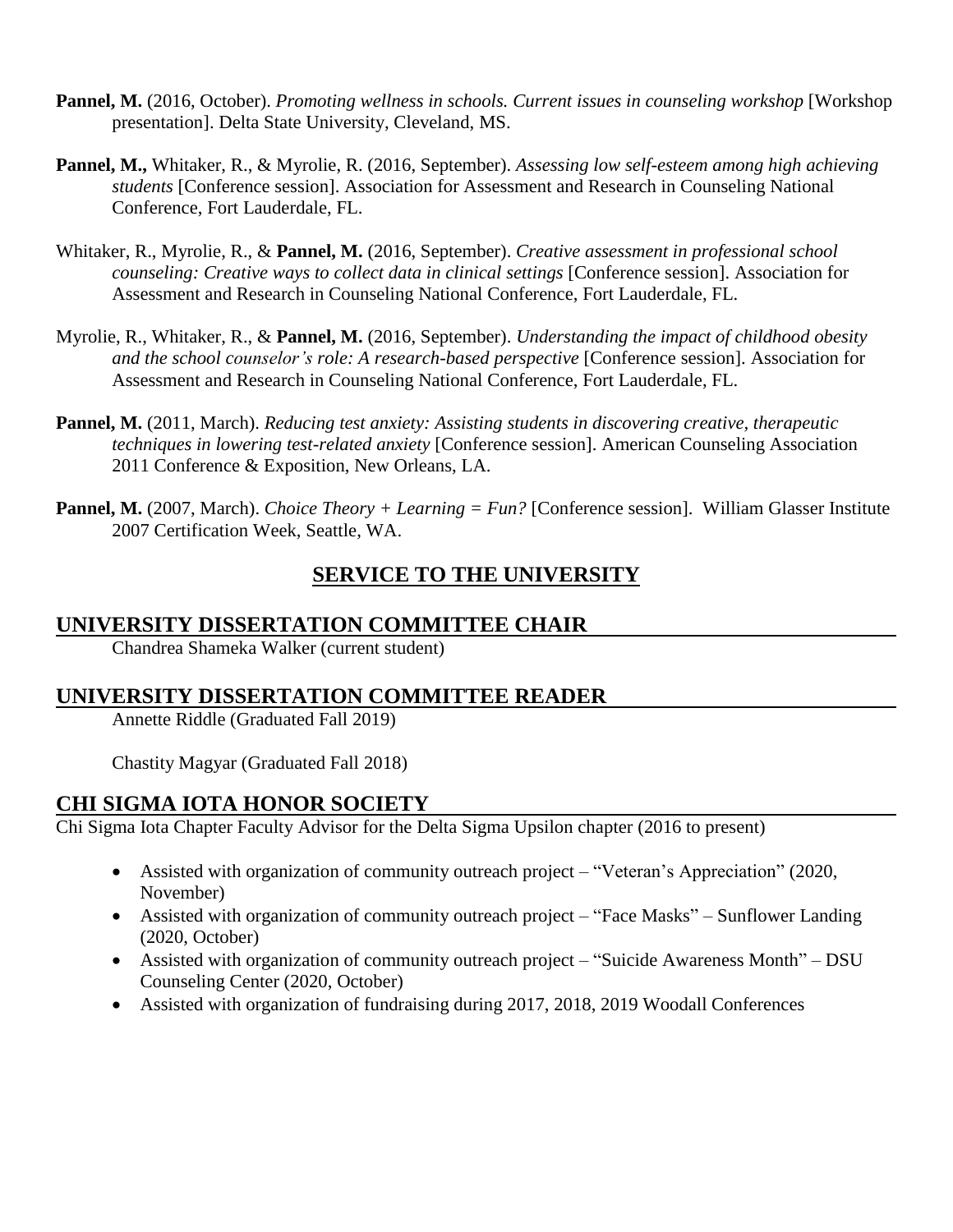- Assisted with organization of community outreach project "Shoe Boxes" Operation Christmas Child (2019, November)
- Assisted with organization of community outreach project "Toy Drive" UMMC and Children's of Mississippi Hospital (2019, January)
- Assisted with organization of community outreach project "Counselor's Rock Program" Nailor Elementary (2018, February)
- Assist with organization of community outreach project "A Better You Program" Bell Academy, (2016, September)
- Attended Mississippi Counselor's Day at the State Capitol with student members and colleagues Jackson, MS (2017, 2018, 2020)

## **UNIVERSITY ONLINE COURSE REVIEWER**

- Reviewed Canvas course shells and provided feedback to DSU instructors (2020, August)
- Reviewed Canvas course shells and provided feedback to DSU instructors (2021, January)

#### **UNIVERSITY COMMITTEES**

Counselor Education Search Committee Chairman (Fall 2017)

Distance Education Committee member (Fall 2017 to Fall 2019)

Delta State University Faculty Senate proxy (Spring 2017 to Spring 2019)

Counselor Education Search Committee Chairman (Spring 2017)

Merit Pay Appeals Committee member (Spring 2017 to Fall 2018)

Safety and Environment Committee member (Fall 2016 to Fall 2018)

Faculty and Staff Benefits Committee member (Fall 2016 to Fall 2017)

# **UNIVERSITY CONFERENCE COMMITTEE**

Annual F. E. Woodall Spring Conference for the Helping Professions – April 2016 to present -Woodall Conference Committee member

# **OKRA SCHOLAR MENTOR**

Spring 2017 - Spring 2019, competitive selection

- Coordinate and facilitate weekly to bi-weekly meetings with Okra Scholar advisees to discuss topics related to academic success, career readiness, and requirements of personal and workplace professionalism.
- Communication with the Okra Scholars office and other faculty mentors to assist with meetings and events.
- Consultation regarding multiple degree programs to assist Okra Scholars advisees in different majors at DSU.

# **SERVICE TO THE DISCIPLINE**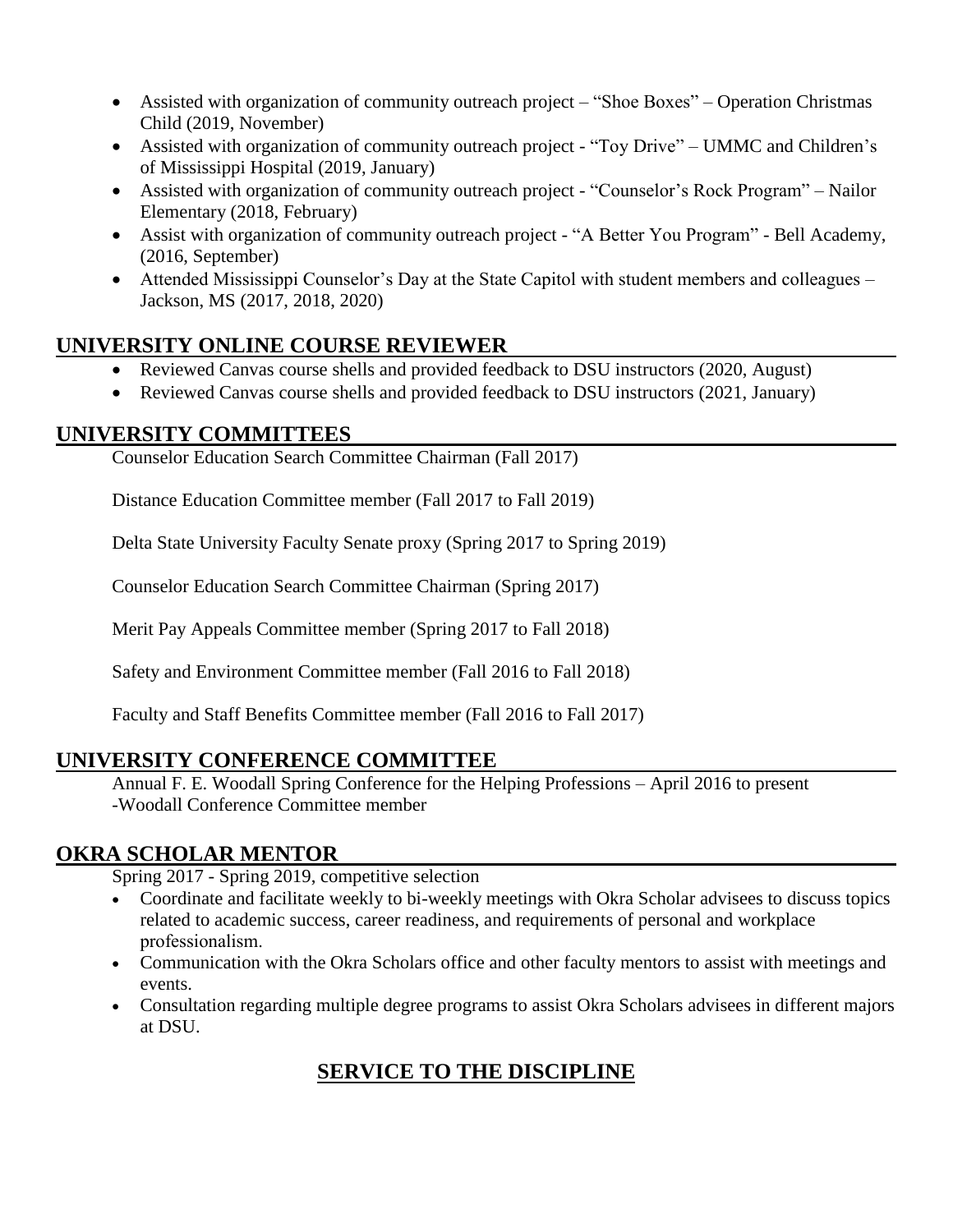#### **SELECTED ELECTED OFFICES**

Mississippi Counseling Association President-Elect – 2020 to 2021 President-Elect-Elect – 2019 to 2020 Social Media Chair – 2017 to 2020 Delta Region Past President – 2017 to 2018 Delta Region President – 2016 to 2017

Mississippi Association of Counselor Educators and Supervisors Past President – 2019 to current President – 2017 to 2019

Mississippi School Counselor Educator Collaborative – 2015 to 2016

#### **CONFERENCE COMMITTEE WORK**

2019 Association for Creativity in Counseling -Conference proposal reviewer (Spring 2019)

Mississippi Counseling Association Annual Conference – November 2017 to present -Social Media Chair -Emerging Leaders 2016 to 2017

#### **PROFESSIONAL DEVELOPMENT**

- Lenz, A.S. (2020, October). *Action research: Practical approaches to improve your teaching, supervision, and practice.* Chi Sigma Iota Webinar, Thomasville, NC.
- Westfall, J. (2019, November). *Changes to APA Style.* Center for Teaching and Learning. Delta State University, Cleveland, MS.
- Beals, G. (2019, November). *Delta Psychology Educators Conference.* Division of Counselor Education and Psychology. Delta State University, Cleveland, MS.
- *2019 Mississippi Counseling Association Conference.* (2019, November). Biloxi, MS.
- Davis, T. (2019, September). *Developing Dynamic, Engaging, and Visually Creative Research Posters.* Center for Teaching and Learning. Delta State University, Cleveland, MS.
- InfoSec Institute. (2019, April). *Security Awareness Training Course.* Delta State University, Cleveland, MS.
- Division of Counselor Education and Psychology. (2019, April). *F.E. Woodall Conference for the Helping Professions.* Delta State University, Cleveland, MS.

*American Counseling Association 2019 Conference and Expo.* (2019, March). New Orleans, LA.

*Winning the Race Conference.* (2019, March). Delta State University, Cleveland, MS.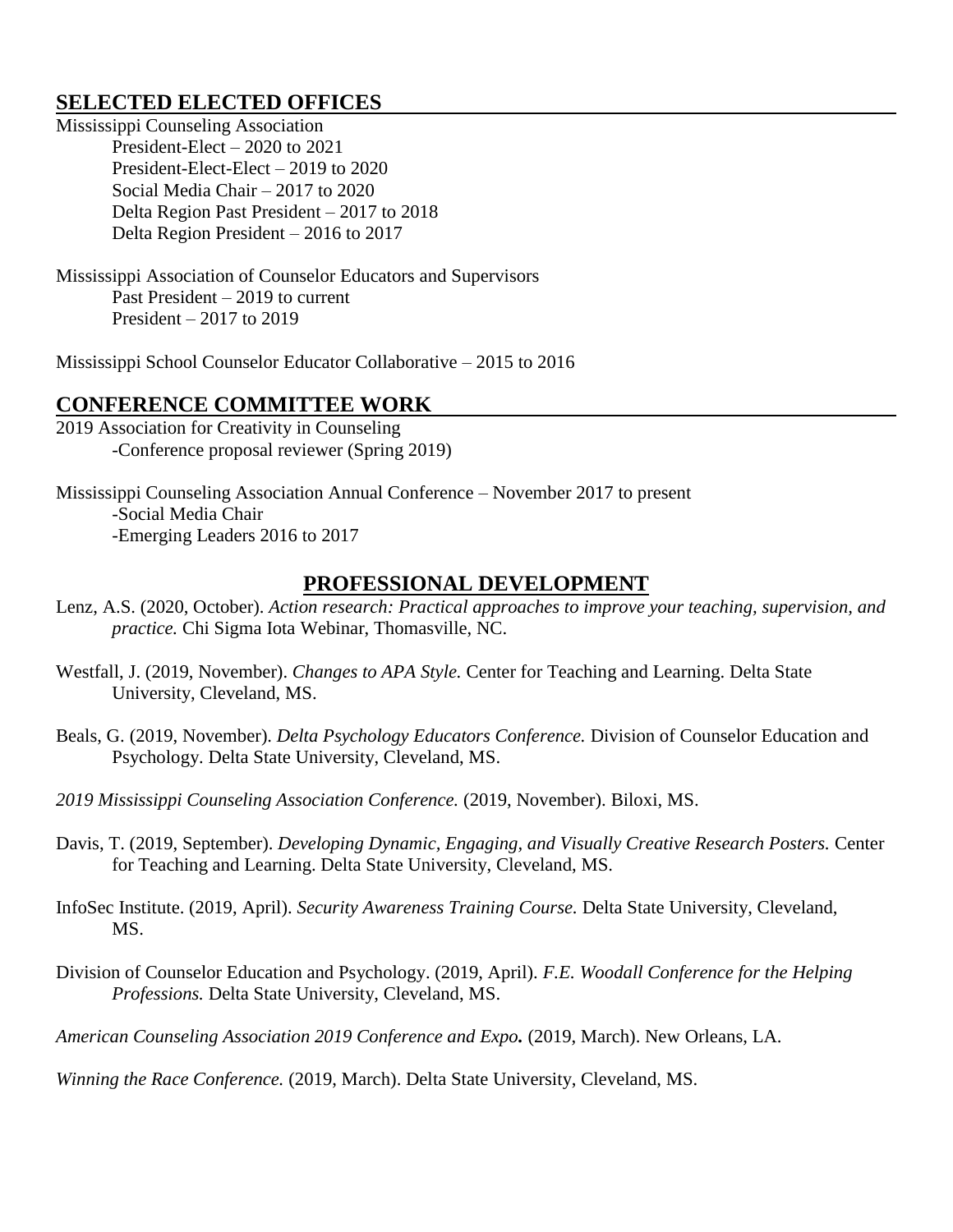- Mississippi State University Research & Curriculum Unit. (2019, February). *Early Warning Systems Training.*  Delta State University, Cleveland, MS.
- Westfall, J. (2019, February). *Get Hours Back Every Month with TextExpander.* Center for Teaching and Learning. Delta State University, Cleveland, MS.
- Arend, B. (2019, January). *Seven Ways of Learning.* Center for Teaching and Learning. Delta State University, Cleveland, MS.
- *2018 Mississippi Counseling Association Conference.* (2018, November). Biloxi, MS.
- *Association for Creativity in Counseling National Conference.* (2018, September). Clearwater, FL.
- Magna Publications. (2018, June). *Six Practical Strategies to Improve Your Online Course.* Delta State University, Cleveland, MS.
- Dunkle, K. (2018, April). *Flipped Course Design.* Center for Teaching and Learning. Delta State University, Cleveland, MS.
- Division of Counselor Education and Psychology. (2018, April). *F.E. Woodall Conference for the Helping Professions.* Division of Counselor Education and Psychology. Cleveland, MS.
- *2017 Mississippi Counseling Association Conference.* (2017, November). Tupelo, MS.
- Wooten, R. (2017, September). *Movement Therapy: Creating New Rhythms of Becoming and Inspiration: A Journey to Self-Discovery Workshop.* Delta State University, Cleveland, MS.
- 2017 Association for Assessment and Research in Counseling National Conference. (2017, September). Phoenix, AZ.
- 2017 Association for Assessment and Research in Counseling National Conference**.** *Grant Seeking Resources Workshop.* (2017, September). Phoenix, AZ.
- *Mississippi Counseling Association Institute for Learning Training.* (2017, June). Biloxi, MS.
- Division of Counselor Education and Psychology. (2017, April). *F.E. Woodall Conference for the Helping Professions.* Delta State University, Cleveland, MS.
- Division of Counselor Education and Psychology. (2017, February). *Healthy Eating Workshop.* Delta State University, Cleveland, MS.
- House, N. (2017, April). *Using Canvas Tools to Engage Students in Course Content Workshop.* Delta State University, Cleveland, MS.
- *2016 Mississippi Counseling Association Conference.* (2016, November). Biloxi, MS.
- Baylis, D. (2016, October). *Safe Space Training.* Delta State University, Cleveland, MS.
- Passe, J. (2016, October). *Kent Wyatt Distinguished Lecture.* Delta State University, Cleveland, MS.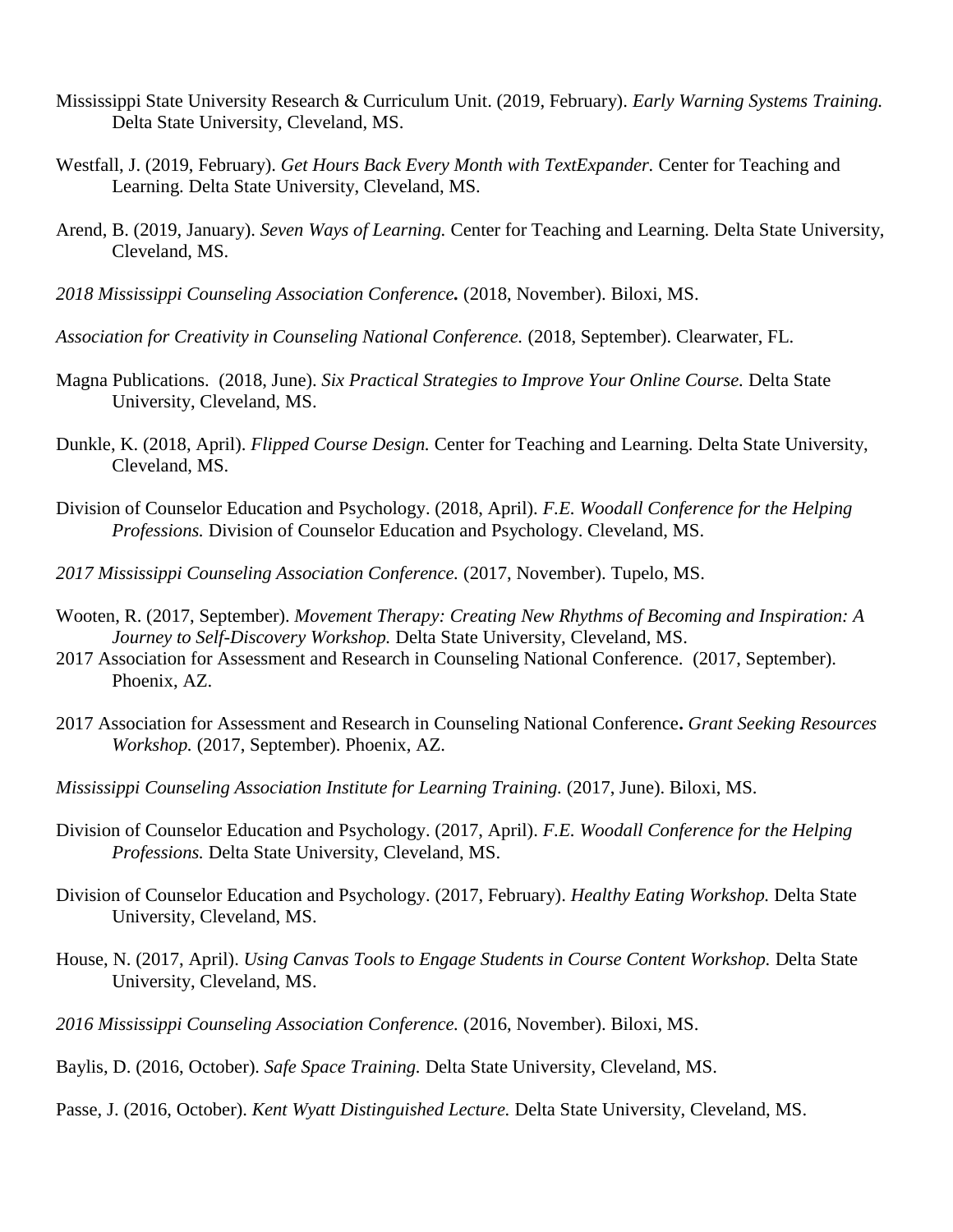Beals, G. (2016, September). *What's in a Label? QEP Workshop.* Delta State University, Cleveland, MS.

- *2016 National Association for Assessment and Research in Counseling Conference.* (2016, September). Fort Lauderdale, FL.
- Arden, J. (2016, August). *Brain-Based Therapy Workshop.* Delta State University, Cleveland, MS.
- 2016 Emerging Leaders. (2016, July). *Mississippi Counseling Association Institute for Learning Training.*  Biloxi, MS.
- Division of Counselor Education and Psychology. (2016, April). *F.E. Woodall Conference for the Helping Professions.* Delta State University, Cleveland, MS.
- Griffin, L. (2015, December). *Tenure and Promotion meeting.* College of Education and Human Sciences, Delta State University, Cleveland, MS.

# **COURSE INSTRUCTION**

**Delta State University** (Fall 2014 to present) Masters level courses: CED 600 Introduction to Counseling CED 601 Counseling Theory CED 604 PrePracticum CED 601 Counseling Theory CED 606 Career Development and Placement CED 609 Counseling Practicum CED 617 Foundations of School Counseling CED 619 School Counseling Internship CED 620 Human Growth and Development CED 707 Consultation and Counseling of Diverse Populations CED 715 Marriage and Family Counseling CED 716 Introduction to Counseling for Teachers Education Specialist level courses: CED 717 Advanced School Counseling

CED 735 Advanced Research Methods in Counseling CED 758 Advanced School Counseling Practicum CED 790 Theories of Counseling Supervision

Undergraduate level courses: FCS 270 Individual and Family Development FYS 210 Okra Scholars First Year Seminar PSY 307 Developmental Psychology

#### **Mississippi Delta Community College** (Spring 2011 to Spring 2015)

ART 1113 Art Appreciation PSY 1513 General Psychology PSY 2533 Human Growth and Development